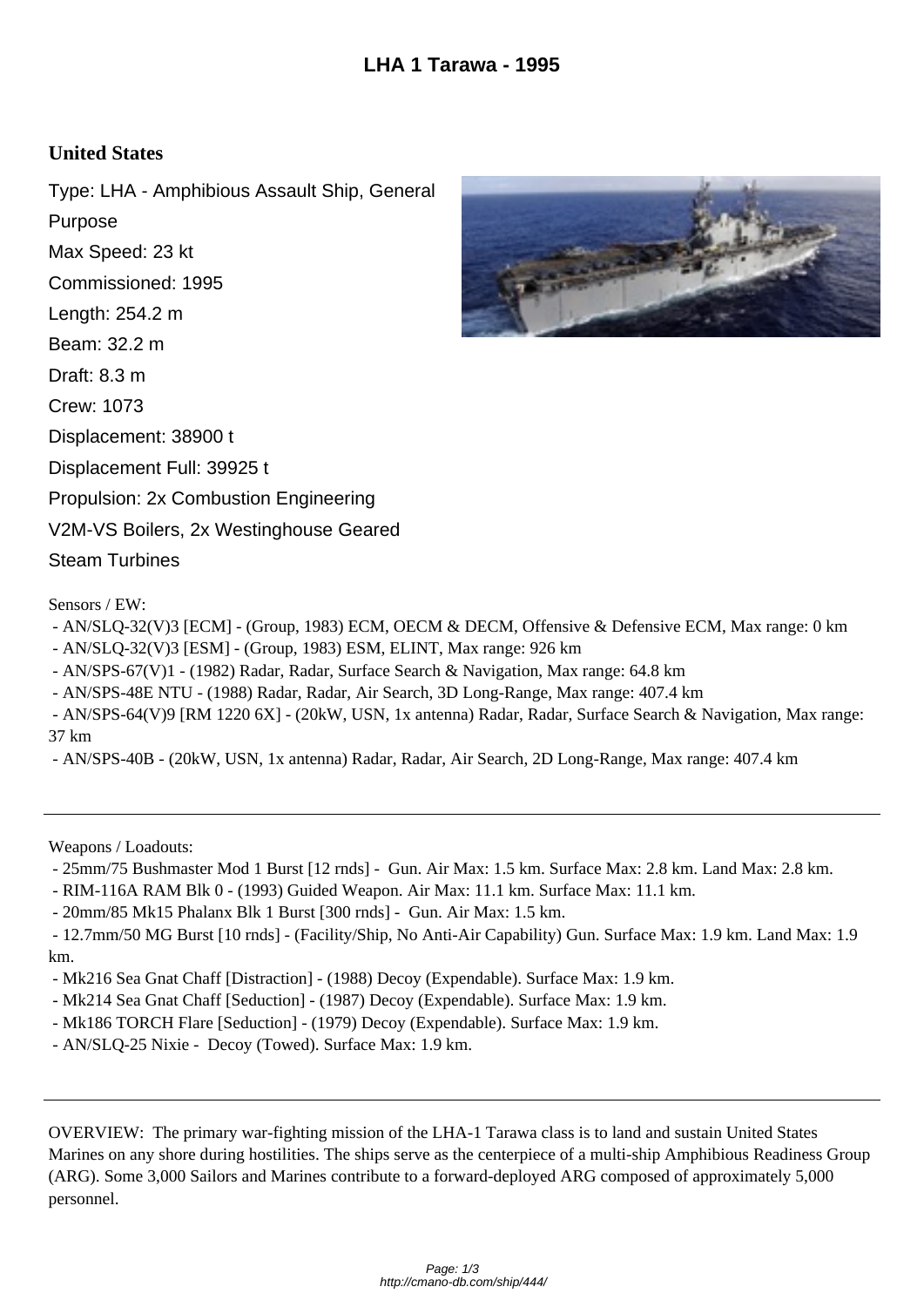DETAILS: The ships are designed to maintain what the Marine Corps calls "tactical integrity" - getting a balanced force to the same place at the same time. One LHA can carry a complete Marine battalion, along with the supplies and equipment needed in an assault, and land them ashore by either helicopter or amphibious craft. This two pronged capability, with emphasis on airborne landing of troops and equipment, enables the Navy and Marine Corps to fulfill their present-day mission. Whether the landing force is involved in an armed conflict, acting as a deterrent force in an unfavorable political situation or serving in a humanitarian mission, the class offers tactical versatility.

The Tarawa class is designed to operate independently or as a unit of a force, as a flagship or individual ship unit in both air and/or surface assaults, these ships are key elements of the amphibious assault forces for the Navy. They incorporate the best design features and capabilities of several amphibious assault ships currently in service: the Amphibious Assault Ship (LPH), Amphibious Transport Dock (LPD), Amphibious Cargo Ship (LKA), and Dock Landing Ship (LSD).

A capital ship, the Tarawa class can simultaneously fulfill six war-fighting requirements: flagship for embarked amphibious squadron, flag or general officer staff; aircraft carrier, with a 35-aircraft complement including AV-8B fighter/attack V/STOL Harrier jets, AH-1 helicopter gunships, CH-53E Super Sea Stallion "heavy lift" and CH-46D/E Sea Knight helicopters; amphibious assault launching platform, employing a variety of surface assault craft including the Navy's newest 40+ knot LCAC, 135-foot Landing Craft Utility (LCU), and other amphibious assault vehicles; hospital ship, equivalent to the nation's finest local hospitals with 17 ICU beds, 4 operating rooms, 300 beds, a 1,00-unit blood bank, full dental facilities, and orthopedics, trauma, general surgery, and x-ray capabilities; command and control (C4I) ship, with the Navy's most sophisticated SHF and EHF satellite communications capability; and assault provisions carrier able to sustain embarked forces with fuel, ammunition and other supplies.

The LHA's full length flight deck can handle ten helicopters simultaneously, as well as the AV-8 HARRIER jump-jet aircraft and OV-10 BRONCO fixed-wing turboprop reconnaissance aircraft. There is also a large well deck in the stem of the ship for a number of amphibious assault craft, both displacement hull and air cushion. Although the LHA usually doesn't carry Landing Craft, Air Cushioned (LCAC) boats onboard, they frequently operate with them and control them.

The ships have an extensive command, communication and control suite. These electronic systems give the amphibious task force commander nearly unlimited versatility in directing the assault mission. The heart of the LHA's electronic system is a tactical amphibious warfare computer which not only keeps track of the landing force's positions after leaving the ship, but tracks enemy targets ashore. With current information on troop positions in relation to enemy targets, the tactical data system can also direct the targeting of the guns and missiles from the ship as well as the support ships. Additionally, the system maintains air and surface traffic control during the landing not only for her own helicopters and assault craft, but for the combat air control and task force support ships as well.

## TYPE: Amphibious Assault Ship (LHA).

SPECIFICATIONS: Displacement: 39,967 tonnes (39,336 long tons; 44,056 short tons) full load || Length: 834 feet (254 m) || Beam: 131.9 feet  $(40.2 \text{ m})$  || Draft: 25.9 feet  $(7.9 \text{ m})$  || Propulsion: (2) Combustion Engineering boilers, (2) Westinghouse turbines @ 70,000 horsepower (52,000 kW), (2) propeller shafts, (1) bow thruster || Complement: 56 officers, 874 sailors || Troops: 1,703.

PERFORMANCE: Speed: 24 knots (44 km/h; 28 mph)  $\parallel$  Range: 10,000 nautical miles (19,000 km; 12,000 mi) at 20 knots (37 km/h; 23 mph).

SENSORS: AN/SPS-40B 2G Air Search Radar || AN/SPS-52C 3D Air Search Radar || AN/SPS-64 Surface Search Radar || AN/SPS-67 Surface Search Radar || AN/SLQ-32 ESM Offensive/Defencsive ECM || AN/SPG-60 STIR Fire Control Radar || Mk1 Mod2 ROS LLTV Weapon Director || AN/VPS-2 Search Track Radar.